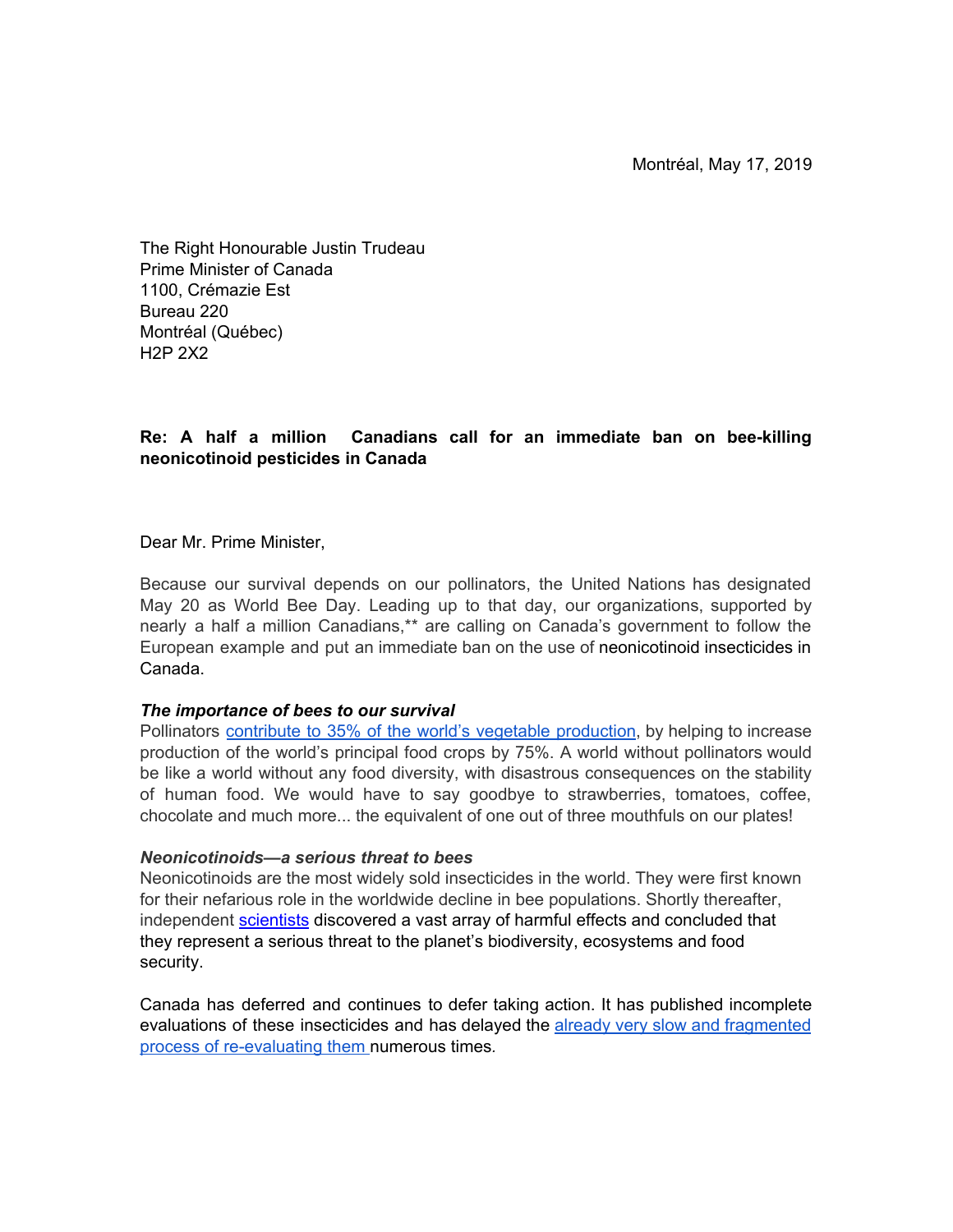## *Canada has pushed back the risk-assessment and risk-management processes numerous times*

While France has banned the use of neonicotinoids since September 2018 and Europe followed suit in December 2018, Canada has taken 7 years to announce any final decisions regarding the re-evaluation of the risks to pollinators from the three main neonicotinoids [\(](https://www.canada.ca/fr/sante-canada/services/securite-produits-consommation/rapports-publications/pesticides-lutte-antiparasitaire/decisions-mises-jour/decision-reevaluation/2019/imidaclopride.html#ann1)[imadaclorpid,](https://www.canada.ca/en/health-canada/services/consumer-product-safety/reports-publications/pesticides-pest-management/decisions-updates/reevaluation-decision/2019/imidacloprid.html) [thiamethoxam](https://www.canada.ca/en/health-canada/services/consumer-product-safety/reports-publications/pesticides-pest-management/decisions-updates/reevaluation-decision/2019/thiamethoxam.html) and [clothianidin\)](https://www.canada.ca/en/health-canada/services/consumer-product-safety/reports-publications/pesticides-pest-management/decisions-updates/reevaluation-decision/2019/clothianidin.html).

The evaluation done by the Health Canada Pest Management Regulatory Agency **(**PMRA) minimizes the impact of coated seeds, which account for the widest use of neonicotinoids in Canada and are a major source of contamination. Its understated conclusions go against similar [evaluations](https://www.efsa.europa.eu/en/press/news/180228) carried out by the European Union, which confirm the risks posed to bees by all forms of neonicotinoid use.

The PMRA found that with certain risk attenuation measures, continued approval of products containing these neonicotinoids is acceptable. However there is no requirement for the proposed risk attenuation measures (labelling) to be displayed on products until 2021 at the earliest, or two years from now.

## *This decision is akin to allowing the immediate sale of a medication that causes serious side effects but waiting for two years to inform health-care professionals of any contraindications to prescribing the medication.*

In 2016, the PMRA had also found that one neonicotinoid, imadaclorpid, presents unacceptable risks to aquatic life, which justified a complete ban on its use in agriculture over a period of 3 to 5 years, effective with the final ruling. Now, two and a half years after completing its scientific evaluation of this insecticide, the PMRA continues to hold off on a final decision until 2020. The same scenario exists for two insecticides that are widely used in Canada—clothianidin and thiamethoxam.

It is at the very least highly disturbing that, in spite of the international scientific consensus and the strong conclusions of our Canadian agencies, we should have to wait until 2023, or even 2025, to implement the justified ban on these dangerous pesticides in Canada.

### *Canadians are concerned*

Canadians are very troubled by the harmful effects of neonicotinoids on our ecosystems: more than 460,000 of them have called for Health Canada to ban neonicotinoids since 2013. How can the public trust the PMRA to safeguard our health, our food safety and our environment considering these delays and the weak nature of the proposed restrictions?

### *Our demand*

The PMRA has found that neonicotinoids pose unacceptable risks to the environment and that they need to be phased out. We urge you to require that the Minister of Health place an immediate ban the use of neonicotinoids in Canada.